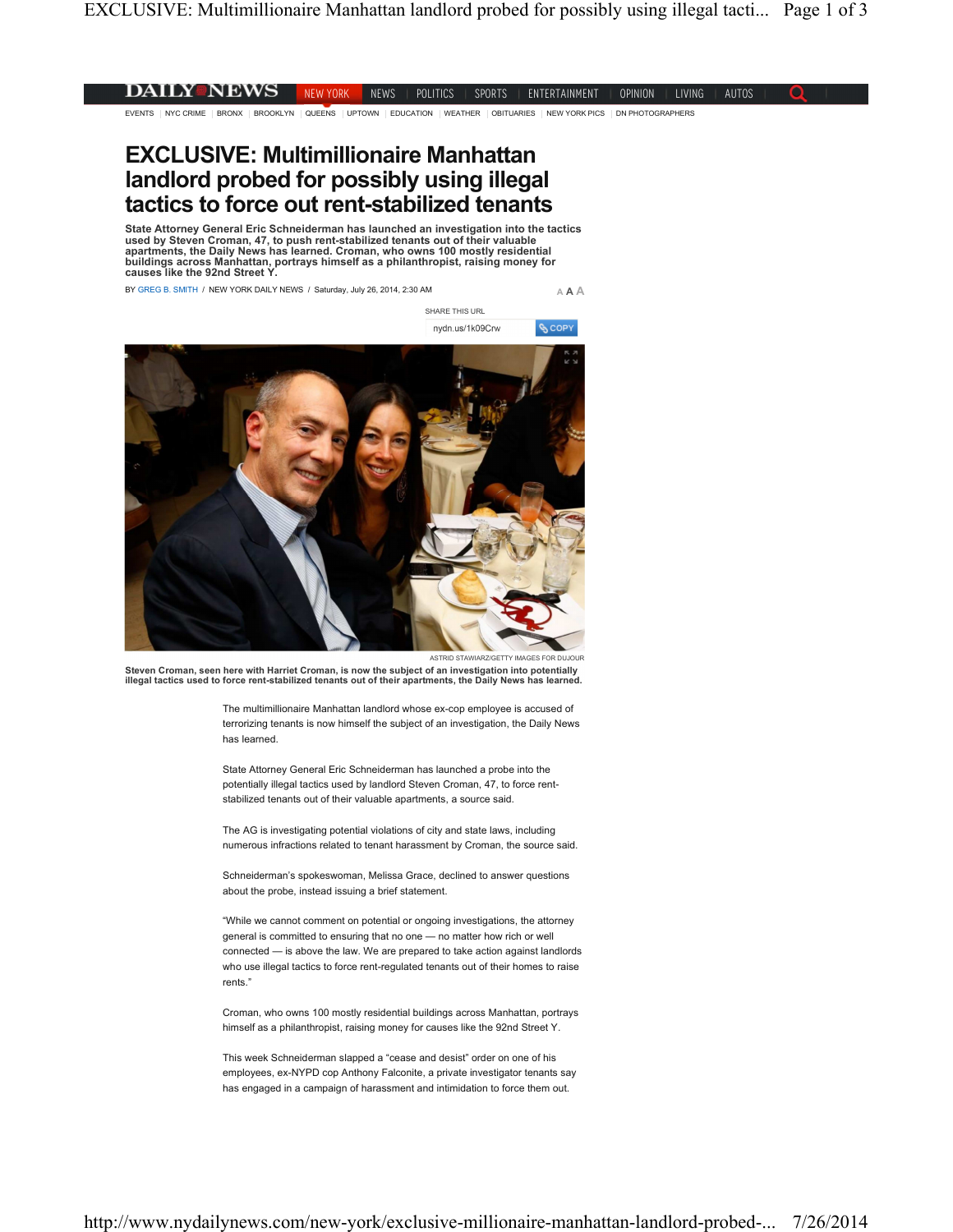Numerous tenants say Croman regularly files frivolous lawsuits, blows off repairs and uses every trick in the book to get them out so he can rent units at much higher rates.



BRYAN PACE FOR NEW YORK DAILY NEWS **Cordelia Winton (pictured) and her husband, Graham, returned from vacation to find that the steam heat got turned up so high on July 4 that it ruined their belongings and furniture.**

Just ask Croman tenants Cordelia and Graham Winton, who live in his building on E. 8th St. in the East Village.

Croman bought the building last year and offered buyouts to the Wintons and other tenants. Several took the deal and moved out. The Wintons declined the offer.

Tenants above and below them left and now those apartments rent for around \$6,000. The Wintons pay about \$1,250.

On July 2, the Wintons went on vacation and returned to a nightmare. Cordelia Winton returned first on July 19, and when she arrived, tenants told her someone had cranked the steam heat in the building on July 4 high enough to cause steam to pour out from her apartment into the hall.

When she opened the door, she gazed upon a disaster.

The heat was so extreme, wine bottles had uncorked, spewing

their contents on the floor. A glass cabinet shattered, wood shelves warped and collapsed, the plastic spray arm in the sink melted, an outlet popped out of the wall and the ceiling and walls bubbled.

If they'd left their cats behind as they usually do, they'd have two dead kitties, the Wintons said.



**Ex-cop Anthony Falconite, one of Croman's employees, is a private investigator tenants say has engaged in a campaign of harassment and intimidation to force them out.**

Croman's employees claim an unnamed "contractor" had mistakenly turned the boiler on max and left. But Cordelia Winton said the super came to the building